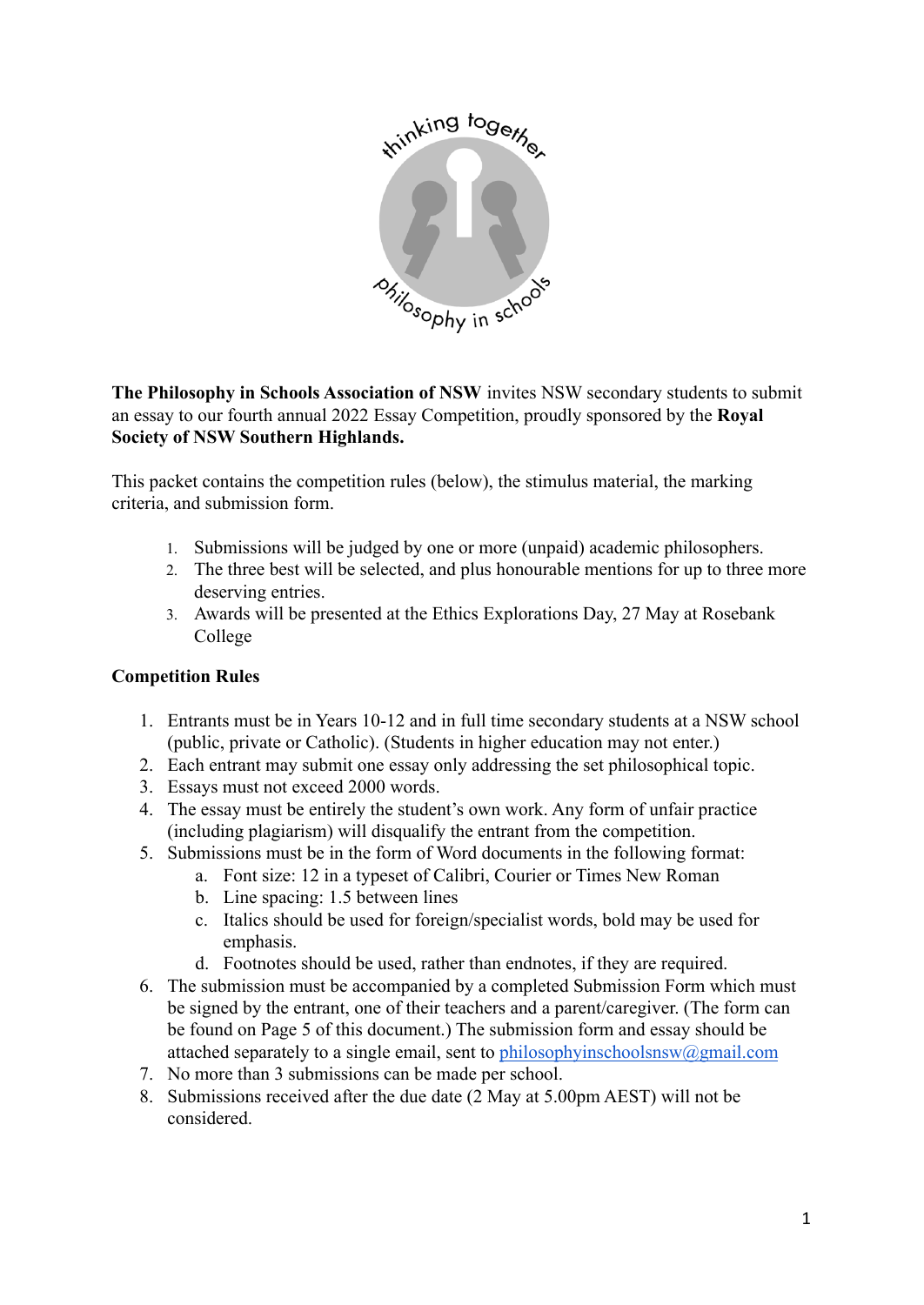

# The Philosophy in Schools Association of NSW 2022 Essay Competition

## **Stimulus:**

In the preface to his 1986 text *Knowledge of Language*, Noam Chomsky writes,

*For many years, I have been intrigued by two problems concerning human knowledge. The first is the problem of explaining how we can know so much given that we have such limited evidence. The second is the problem of explaining how we can know so little, given that we have so much evidence. The first problem is what we might call "Plato's Problem," the second, "Orwell's problem"...*

In reflecting on these problems in a (2014) paper, Azabdaftari writes,

*Chomsky's questions resonate with a similar quest by Bertrand Russell: "How comes it that human beings, whose contacts with the world are brief and personal and limited, are nevertheless able to know as much as they do know?"*

## **Critically respond to one of the two problems identified above, as discussed by Chomsky.**

Useful resources for further reading:

Azabdaftari, B. (2014). 'The Source of Human Knowledge: Plato's problem and Orwell's problem', *International Journal of Foreign Language Teaching and Research*, 2(6), pp 11-18. Available here:

[http://jfl.iaun.ac.ir/mobile/article\\_557462\\_3987c7c8853cec6b531fd210a75b55f5.pdf](http://jfl.iaun.ac.ir/mobile/article_557462_3987c7c8853cec6b531fd210a75b55f5.pdf)

Chomsky, N. (1986). *Knowledge of language: Its nature, origin, and use*. New York: Praeger. ([Here is a link to the full preface](https://drive.google.com/file/d/13T-uOMR6SuO-pIJl730Nq6T5jkS525Ue/view?usp=sharing))

[Chris Knight's blog on Chomsky](http://scienceandrevolution.org/blog/2016/7/10/the-revolutionary-chapter-1-of-decoding-chomsky) (for further discussion of both problems)

Orwell, George. *1984*. New York: Signet Classic, 1950. [https://archive.org/details/1984novel00orwe\\_1](https://archive.org/details/1984novel00orwe_1) (free download)

Plato's *Meno* <http://classics.mit.edu/Plato/meno.html>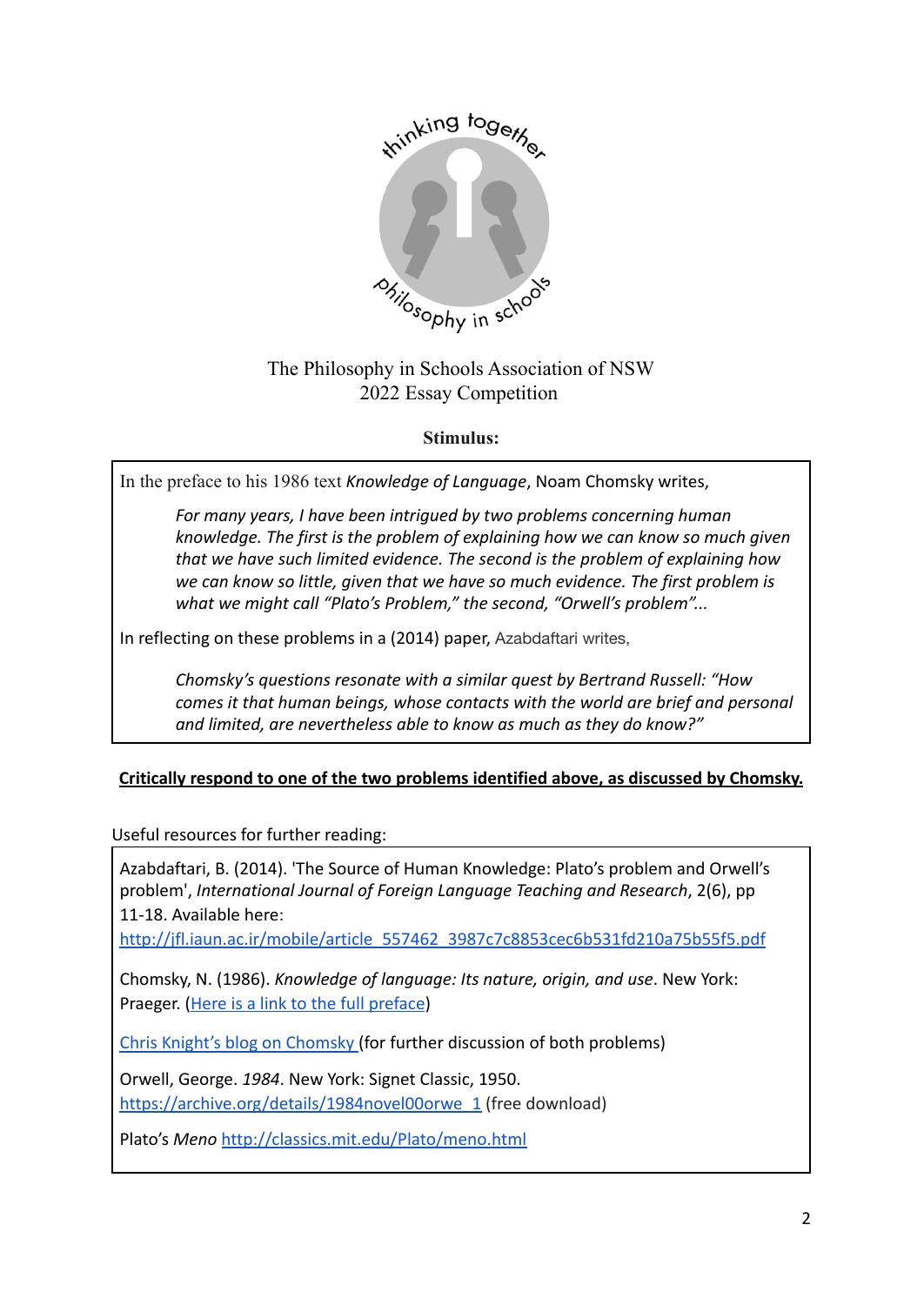

The Philosophy in Schools Association of NSW Essay Competition

## **Marking Criteria**

Submissions will be evaluated based on their critical engagement, synthesis of ideas, and written expression using the criteria below:

| Range | Criteria                                                                                                                                                                                                                                              |  |
|-------|-------------------------------------------------------------------------------------------------------------------------------------------------------------------------------------------------------------------------------------------------------|--|
| A     | Outstanding, perceptive and sophisticated response which exhibits<br>coherence and cohesion<br>Engages critically with key thinkers, arguments and issues in this field<br>$\bullet$<br>Expresses perceptive ideas with clarity / skill / originality |  |
| B     | Effectively explores / discusses the philosophical problem of identity<br>Shows understanding of key thinkers, arguments and issues in this field<br>Expresses ideas effectively in relation to the stimulus                                          |  |
|       | Provides a discussion and/or description of the problem of identity<br>Makes relevant reference to key thinkers, arguments and issues in this<br>field<br>Expresses ideas competently                                                                 |  |
| D     | Attempts to discuss the concept of identity<br>Shows some awareness of thinkers, arguments and issues in this field<br>Expresses ideas in a variable manner                                                                                           |  |
| E     | Describes or refers to the topic 'identity'<br>Shows limited awareness of relevant thinkers, arguments and issues<br>Expresses ideas in a confused or limited manner                                                                                  |  |